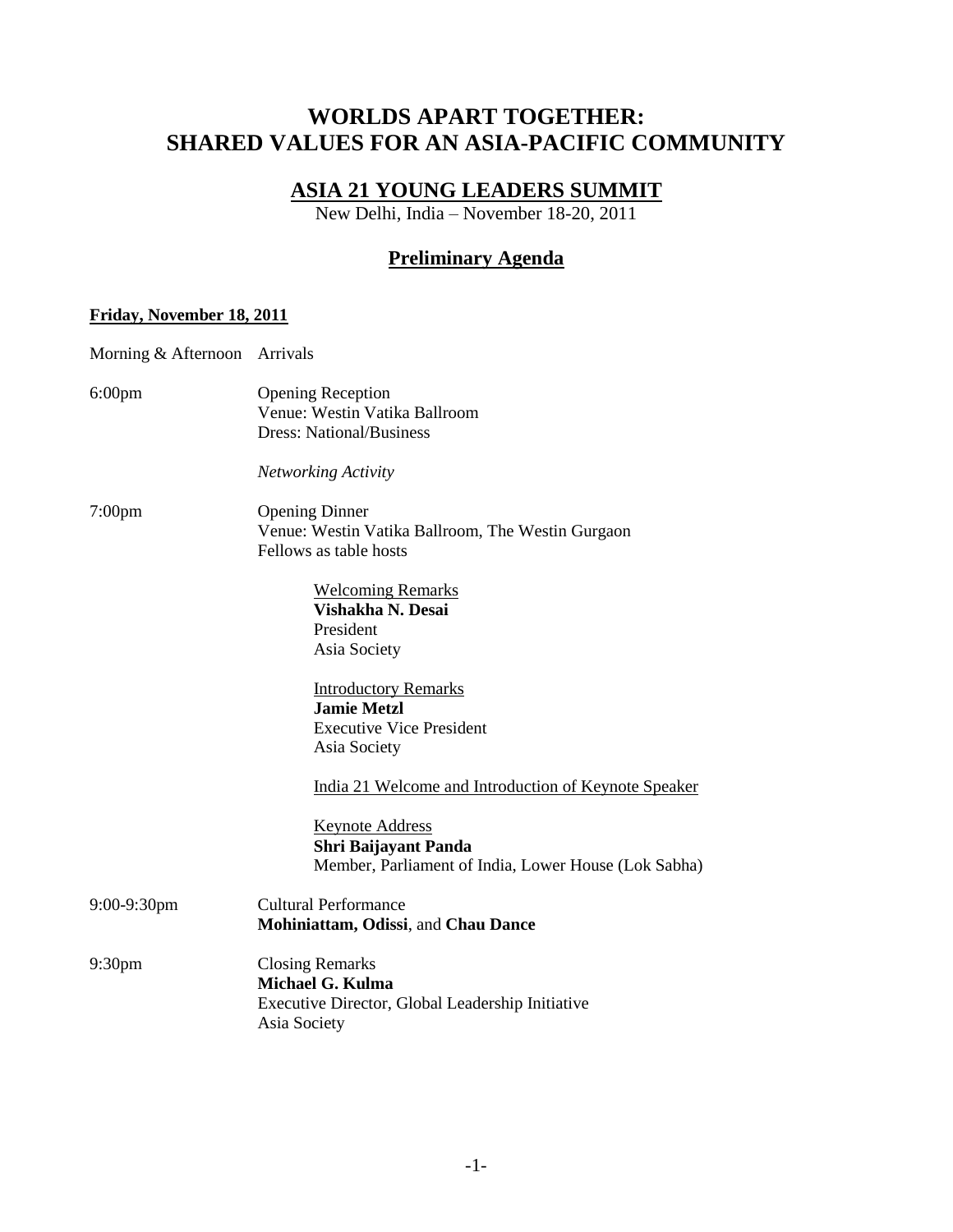$\bullet$ 

#### **Bollywood**   $\bullet$

o Venue: Renew Room, The Westin Gurgaon

Led By

**Anmol Handa Nitin Das**  $\bullet$ Choreographer Director

Filmkaar Productions

#### $\bullet$ **Drum Circle**

o Venue: Energise & Elevate Room, The Westin Gurgaon

Led By: **Dr. Sanjay Arora Vinita Shetty**

Journalist

**Mehendi and Palmistry**  o Venue: Nurture Room, The Westin Gurgaon

Led By:

**TBD Vani Tripathi** National Secretary Bharatiya Janata Party **\**

#### **Puppets**  $\bullet$

o Venue: Refresh, The Westin Gurgaon

Led By: **Anurupa Roy** Founder Kat Katha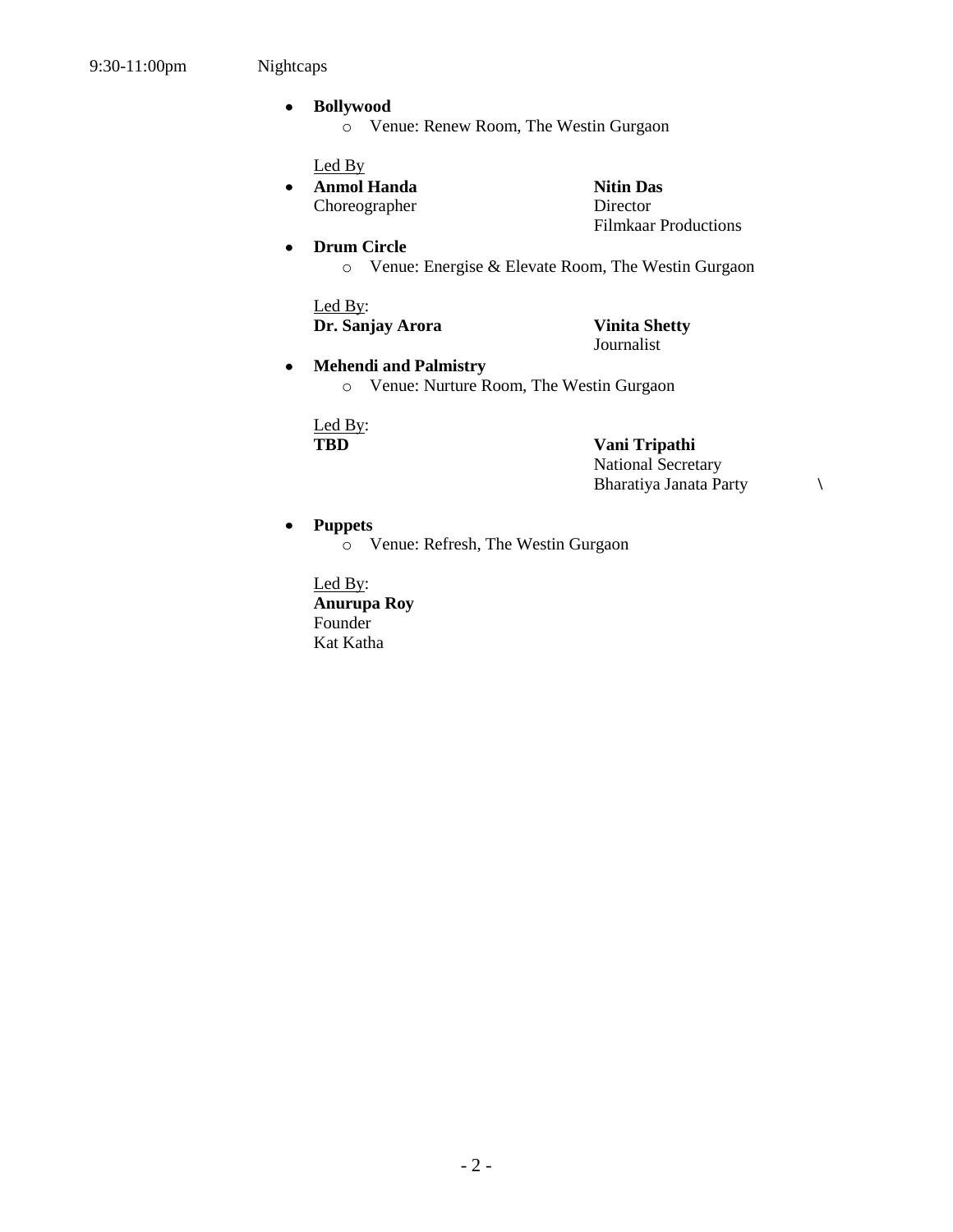## **Saturday, November 19, 2011**

| 7:30am        | <b>Breakfast</b>                                                                                                                                                                                                                                                                                      |                                                                                                   |  |  |
|---------------|-------------------------------------------------------------------------------------------------------------------------------------------------------------------------------------------------------------------------------------------------------------------------------------------------------|---------------------------------------------------------------------------------------------------|--|--|
|               | Venue: Seasonal Tastes, The Westin Gurgaon                                                                                                                                                                                                                                                            |                                                                                                   |  |  |
| 8:30-10:00am  | Venue: Westin Vatika Ballroom, The Westin Gurgaon<br><b>Dress: Business Casual</b>                                                                                                                                                                                                                    |                                                                                                   |  |  |
|               | <b>Brief Opening Remarks</b><br><b>Jamie Metzl</b><br><b>Executive Vice President</b><br>Asia Society                                                                                                                                                                                                 |                                                                                                   |  |  |
|               | Session 1: Lessons in Leadership                                                                                                                                                                                                                                                                      |                                                                                                   |  |  |
|               | Articulating the meaning of leadership, specific characteristics that exemplify<br>leadership, and the lessons that can be drawn from leaders.                                                                                                                                                        |                                                                                                   |  |  |
|               | The four discussion facilitators begin the session by stating a word that best<br>٠<br>exemplifies their leadership styles, followed by a brief discussion on three key<br>points about what constitutes able leadership.                                                                             |                                                                                                   |  |  |
|               | Delegates are then invited to state a word that they associate with leadership<br>$\bullet$<br>and share an example of renowned leaders they think exhibit this quality and<br>how.                                                                                                                   |                                                                                                   |  |  |
|               | A conversation at each table where delegates are required to jointly choose one<br>٠<br>word that they most associate with leadership and think of a renowned leader<br>who in their opinion exhibits this quality. Designees from each table will then<br>share this with the rest of the delegates. |                                                                                                   |  |  |
|               | <b>Facilitators</b><br>John D. Ciorciari<br><b>Assistant Professor</b><br>Gerald R. Ford School of Public Policy<br>University of Michigan                                                                                                                                                            | <b>Menaka Guruswamy</b><br>Advocate<br>Supreme Court of India                                     |  |  |
|               | Rabi Karmacharya<br><b>Executive Director</b><br>Open Learning Exchange Network                                                                                                                                                                                                                       | <b>Martin Tan</b><br>Co-Founder & Executive<br>Director<br><b>Halogen Foundation</b><br>Singapore |  |  |
| 10:00-10:30am | Cultural Interval & Break<br><b>Shipra Avantica Mehrotra</b><br>Odissi Dance Instructor & Performer<br>Artistic Director, Avantica: Academy of Odissi Dance                                                                                                                                           |                                                                                                   |  |  |
| 10:30-11:00am | Session 2: Out of Iran<br><b>Kamiar Alaei</b><br>Co-Founder<br>Global Health                                                                                                                                                                                                                          | <b>Jamie Metzl</b><br><b>Executive Vice President</b><br>Asia Society                             |  |  |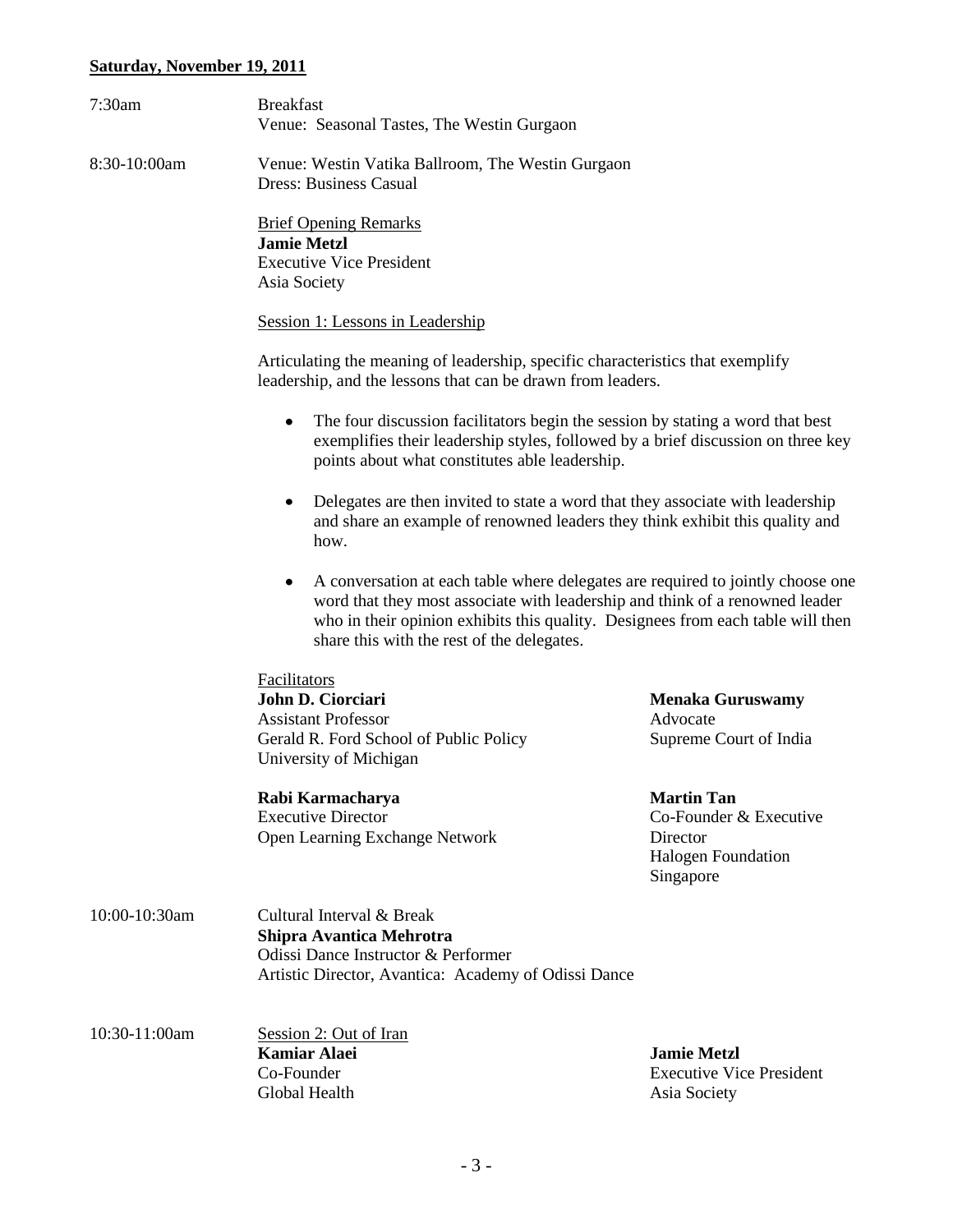| 11:00am-12:00pm | Session 3: The Future of Inequality in the Asia-Pacific Region and How to Address It<br>Venue: Westin Vatika Ballroom, The Westin Gurgaon                                                                                                                    |                                                                                                    |                                                                                                        |                                                                  |
|-----------------|--------------------------------------------------------------------------------------------------------------------------------------------------------------------------------------------------------------------------------------------------------------|----------------------------------------------------------------------------------------------------|--------------------------------------------------------------------------------------------------------|------------------------------------------------------------------|
|                 | Three 3-minutes-long scenario presentations: A World of Inequality in 2020. Special<br>focus on whether the state of global affairs will remain as is, deteriorate, or improve.                                                                              |                                                                                                    |                                                                                                        |                                                                  |
|                 | <b>Facilitators</b><br><b>Natalie Christine Jorge</b><br><b>Executive Director</b><br><b>Bato Balani Foundation</b>                                                                                                                                          | <b>Shaffi Mather</b><br>Advocate<br>Supreme Court of India                                         |                                                                                                        | Mei Pin Phua<br>Writer                                           |
| $12:00-1:00$ pm | Lunch<br>Venue: Westin Lawns, The Westin Gurgaon                                                                                                                                                                                                             |                                                                                                    |                                                                                                        |                                                                  |
| $1:00-2:30$ pm  | <b>Session 4: Breakouts</b><br>Breakout sessions will explore issues of relevance to the region and will ask the<br>overarching question: How do these issues impact the ability of individuals,<br>communities, countries, and the region to achieve unity? |                                                                                                    |                                                                                                        |                                                                  |
|                 | Each group will designate a rapporteur to summarize key points to be shared on the<br>Summit blog by the end of the day.                                                                                                                                     |                                                                                                    |                                                                                                        |                                                                  |
|                 | The Young, the Old, and the Restless: How should Asia deal with its Demographic<br>Dilemma?<br>Venue: Westin Vatika Ballroom, The Westin Gurgaon                                                                                                             |                                                                                                    |                                                                                                        |                                                                  |
|                 | <b>Session Organizers:</b><br><b>Satchit Balsari</b><br><b>Emergency Physician</b><br>New York-Presbyterian<br>Hospital                                                                                                                                      | <b>Gregory Fox</b><br><b>Clinical Associate Lecturer</b><br>University of Sydney                   |                                                                                                        | <b>Daisuke Kan</b><br><b>Executive Director</b><br>Cheerio Group |
|                 | Can Asia develop a sustainable energy policy?<br>Venue: Renew Room, The Westin Gurgaon                                                                                                                                                                       |                                                                                                    |                                                                                                        |                                                                  |
|                 | <b>Session Organizers:</b><br><b>Jamie Choi</b><br>Campaign Director<br>Avaaz                                                                                                                                                                                | <b>Rashneh Pardiwala</b><br>Founder & Director<br>Centre for Environmental<br>Research & Education |                                                                                                        |                                                                  |
|                 | Is corruption hampering Asia's development? If so, what can be done to stop it?<br>Venue: Refresh Room, The Westin Gurgaon                                                                                                                                   |                                                                                                    |                                                                                                        |                                                                  |
|                 | <b>Session Organizers:</b><br><b>Tsogtbaatar Damdin</b><br><b>State Secretary</b><br>Ministry of Foreign Affairs and Trade<br>Mongolia                                                                                                                       |                                                                                                    | <b>Anita Ramasastry</b><br>D. Wayne and Anne Gittinger<br>Professor of Law<br>University of Washington |                                                                  |
|                 | <b>Mohammad Omar Sharifi</b><br>Director<br><b>AIAS Kabul Office</b><br>American Institute of Afghanistan Studies                                                                                                                                            |                                                                                                    | <b>Vinita Shetty</b><br>Journalist                                                                     |                                                                  |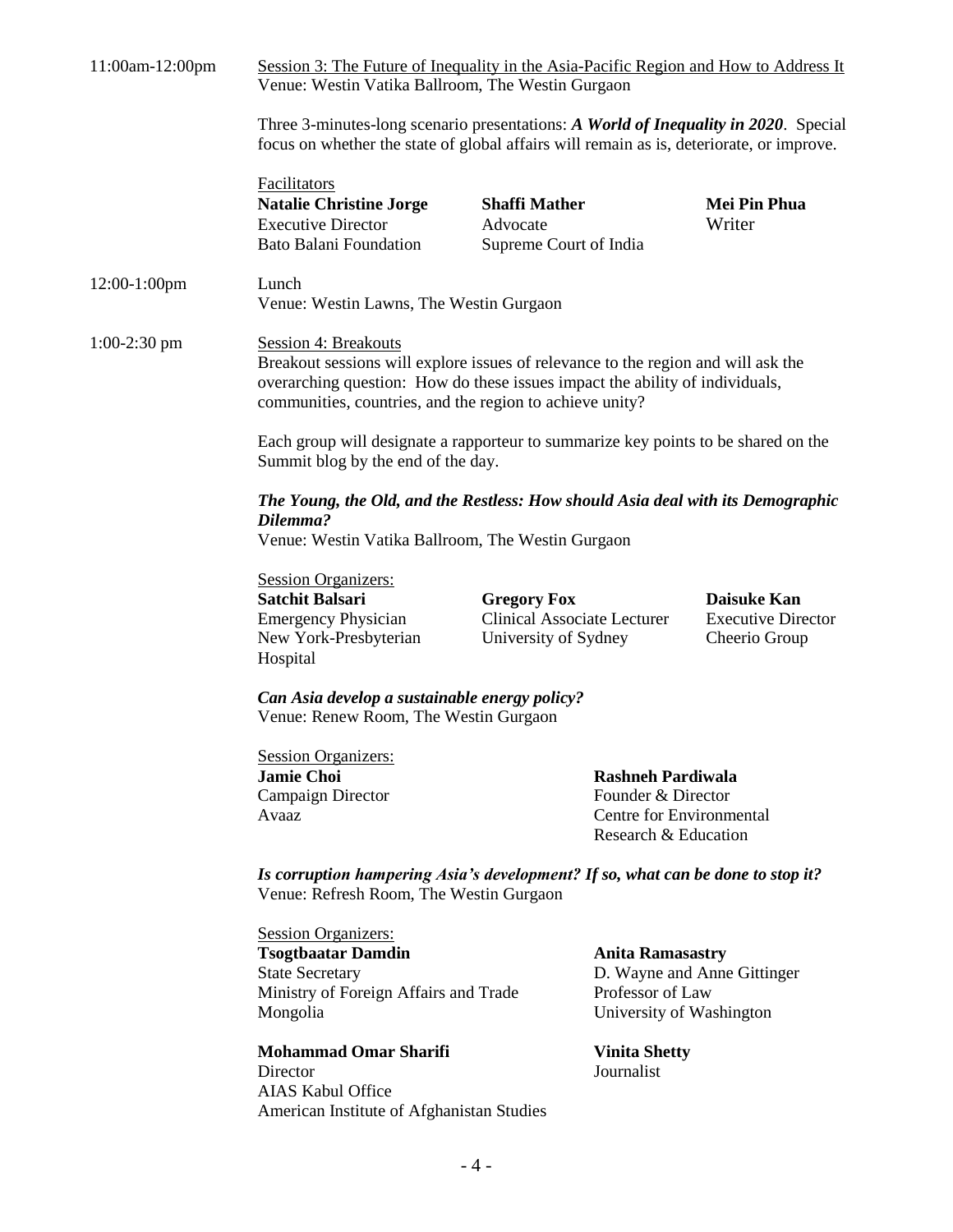*Should Asia feed itself before thinking about civil rights?*  Venue: Elevate Room, The Westin Gurgaon

|              | <b>Session Organizers:</b><br><b>Bhavani Fonseka</b><br>Senior Researcher<br><b>Centre for Policy Alternatives</b>                                                                                                                                                                                                                                                                                                                                                                                                                                                                                                                   |                                                                                                                   | <b>Martin Tan</b><br>Co-Founder & Executive Director<br>Halogen Foundation Singapore |  |                                                                        |  |
|--------------|--------------------------------------------------------------------------------------------------------------------------------------------------------------------------------------------------------------------------------------------------------------------------------------------------------------------------------------------------------------------------------------------------------------------------------------------------------------------------------------------------------------------------------------------------------------------------------------------------------------------------------------|-------------------------------------------------------------------------------------------------------------------|--------------------------------------------------------------------------------------|--|------------------------------------------------------------------------|--|
|              |                                                                                                                                                                                                                                                                                                                                                                                                                                                                                                                                                                                                                                      | Will social media transform the Asian political landscape? Should it?<br>Venue: Energise Room, The Westin Gurgaon |                                                                                      |  |                                                                        |  |
|              | <b>Session Organizers:</b><br><b>Sharmeen Obaid-Chinoy</b><br>Journalist/Documentary Filmmaker<br>Channel 4 (U.K.)                                                                                                                                                                                                                                                                                                                                                                                                                                                                                                                   |                                                                                                                   | Lotfullah Najafizada Kathleen Reen<br>Head of Current<br>Affairs, TOLONEWS           |  | Vice President for<br>Asia and New Media<br>Programs, Internews        |  |
|              | What are the biggest impediments to the development of Asia's next Generation<br>Women Leaders? How can they be overcome?<br>Venue: Nurture Room, The Westin Gurgaon                                                                                                                                                                                                                                                                                                                                                                                                                                                                 |                                                                                                                   |                                                                                      |  |                                                                        |  |
|              | <b>Session Organizers:</b><br>Mei Pin Phua<br>Writer                                                                                                                                                                                                                                                                                                                                                                                                                                                                                                                                                                                 | Zakia Soleiman<br><b>Grants Manager</b>                                                                           | <b>Ambassador's Small Grants</b><br>Program (ASGP) Afghanistan                       |  | Vani Tripathi<br>National Secretary<br>Bharatiya Janata Party          |  |
| 2:30-3:45pm  | <b>Public Service Project Fair</b><br>Venue: Westin Vatika Ballroom, The Westin Gurgaon                                                                                                                                                                                                                                                                                                                                                                                                                                                                                                                                              |                                                                                                                   |                                                                                      |  |                                                                        |  |
|              | At the Public Service Project Fair, delegates interested in introducing their ongoing<br>projects and seeking participation of one or more of the incredible people who will be at<br>the summit will have the opportunity to find perfect collaborators. Those seeking<br>collaborators will each have 1 min. to introduce their projects. They will also put<br>together a poster about their projects and sign-up sheet. Delegates will need to sign up<br>for one project before the end of the session. Delegates signed up for each of the PSPs<br>will then meet the following day to develop a plan of action for their PSP. |                                                                                                                   |                                                                                      |  |                                                                        |  |
| 3:45-4:15pm  | Asia Society-Bank of America Merrill Lynch Asia 21 Public Service Award<br>Venue: Westin Vatika Ballroom, The Westin Gurgaon                                                                                                                                                                                                                                                                                                                                                                                                                                                                                                         |                                                                                                                   |                                                                                      |  |                                                                        |  |
|              | <b>Award Presentation By</b><br><b>Bryan Albert Lim</b><br>Doctor<br>San Pablo Doctors' Hospital                                                                                                                                                                                                                                                                                                                                                                                                                                                                                                                                     | <b>Martin Tan</b><br>Singapore                                                                                    | Co-Founder & Exe. Director<br><b>Halogen Foundation</b>                              |  | <b>Mun Ching Yap</b><br>Founder<br><b>Broadsheet</b><br>Communications |  |
| 4:15-4:30 pm | <b>Break</b>                                                                                                                                                                                                                                                                                                                                                                                                                                                                                                                                                                                                                         |                                                                                                                   |                                                                                      |  |                                                                        |  |
| 4:30-6:00pm  | <b>Session 5: Speed Networking</b><br>Venue: Westin Vatika Ballroom, The Westin Gurgaon                                                                                                                                                                                                                                                                                                                                                                                                                                                                                                                                              |                                                                                                                   |                                                                                      |  |                                                                        |  |
|              | The main objective of this exercise is to provide one-on-one opportunities for delegates                                                                                                                                                                                                                                                                                                                                                                                                                                                                                                                                             |                                                                                                                   |                                                                                      |  |                                                                        |  |

to get to know each other.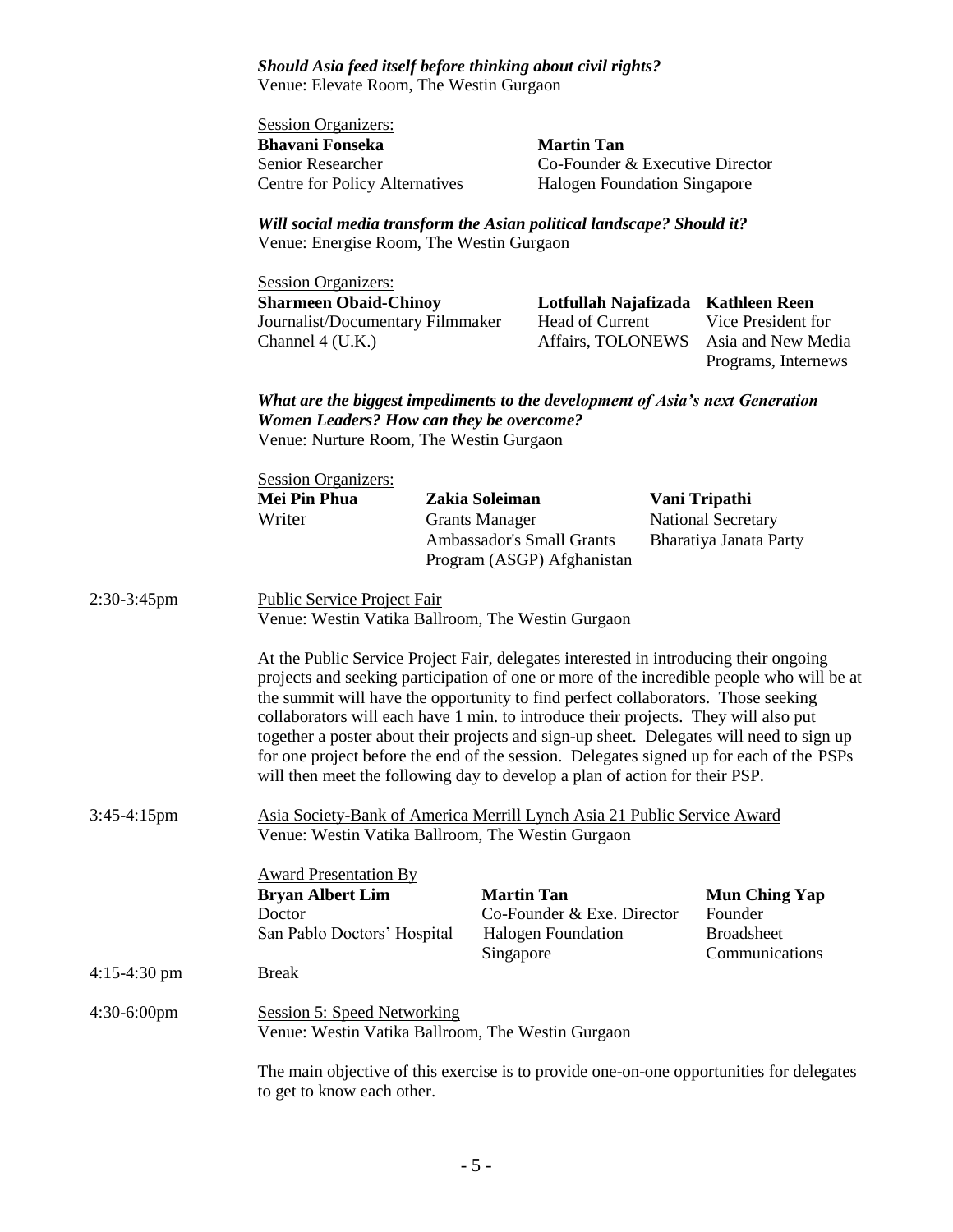Delegates will be seated in three separate concentric circles (25 chairs facing each other). After three minutes of conversation between delegates facing each other, those seated at the outer rings move one spot to his/her right. At the end of the session, delegates within each of the three concentric circles should have gotten better acquainted with each other. 6:30pm Dinner Departure 7:00pm Offsite Dinner Residence of **Sheila Dikshit**, Chief Minister of Delhi Bhangra Performance + Dancing Dress: Casual